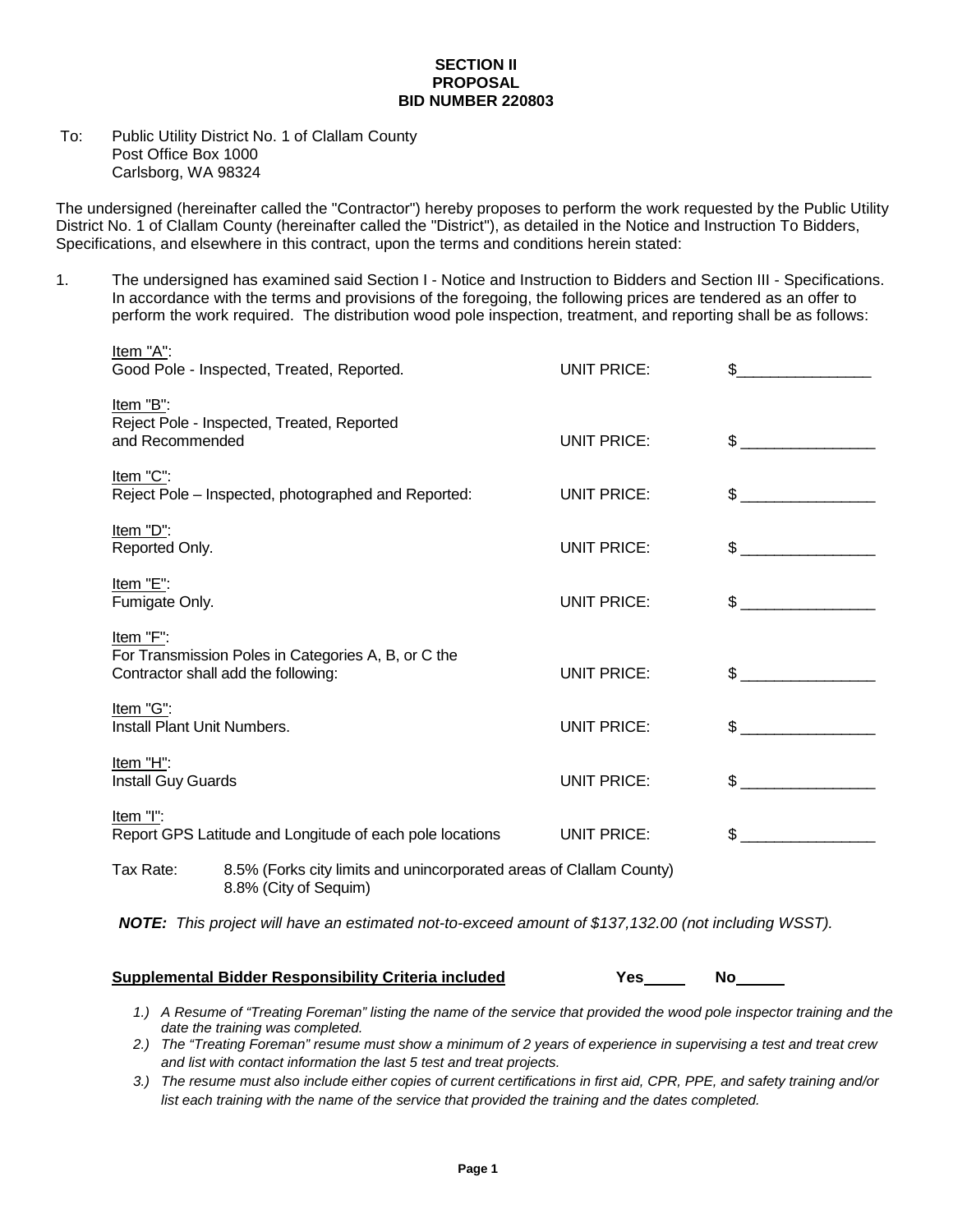**Starting Date:** Commence upon issuance of the Notice-to-Proceed or as soon thereafter as weather permits

**Completion Date:** On or before November 4, 2022

Any alterations or exceptions to the Contract Documents:

- 2. The Contractor acknowledges having made a careful examination of the project plans and specifications, and is informed as to the nature of the proposed project; the transportation facilities; the kind of equipment, tools, and other facilities required before and during the completion of the project; and with the labor conditions which would affect work on the project.
- 3. The Contractor warrants possession of adequate financial resources for the performance of the work covered by this proposal and that the firm will provide necessary tools, materials, and equipment; and a qualified treating foreman, superintendent, and other employees.
- 4. The Contractor is a pre-qualified electrical contractor in accordance with Chapter 54.04 RCW.
- 5. Have you had any fatal accidents on any project during the past three years?

| Yes:                                       | No: |
|--------------------------------------------|-----|
| (Please provide a brief description below) |     |

## 6. Contractor Information:

| State of Washington Contractor's License Number:              |  |
|---------------------------------------------------------------|--|
| <b>Expiration Date:</b>                                       |  |
| State of Washington UBI Number (Unified Business Identifier): |  |
| Federal Employer Identification Number:                       |  |
| <b>Contractor's Business Entity Type:</b>                     |  |

7. Contractor's Safety. The Contractor's Safety Contact Person is listed below, along with that person's telephone number(s). The Contractor shall notify the District in the event that the Safety Contact Person changes. The Contractor shall be familiar with the District's safety plan, attached as **Exhibit "E."**

| Name | <b>Telephone Number</b> |
|------|-------------------------|
|      |                         |
|      |                         |

The Contractor is required to adhere to the Washington State COVID-19 Health and Safety requirements in effect at the time of the work. (See **Exhibit G**). The latest State Guidance can be found at the following links:

[https://www.governor.wa.gov/issues/issues/covid-19-resources/covid-19-reopening-guidance](https://www.governor.wa.gov/issues/issues/covid-19-resources/covid-19-reopening-guidance-businesses-and-workers)[businesses-and-workers](https://www.governor.wa.gov/issues/issues/covid-19-resources/covid-19-reopening-guidance-businesses-and-workers)